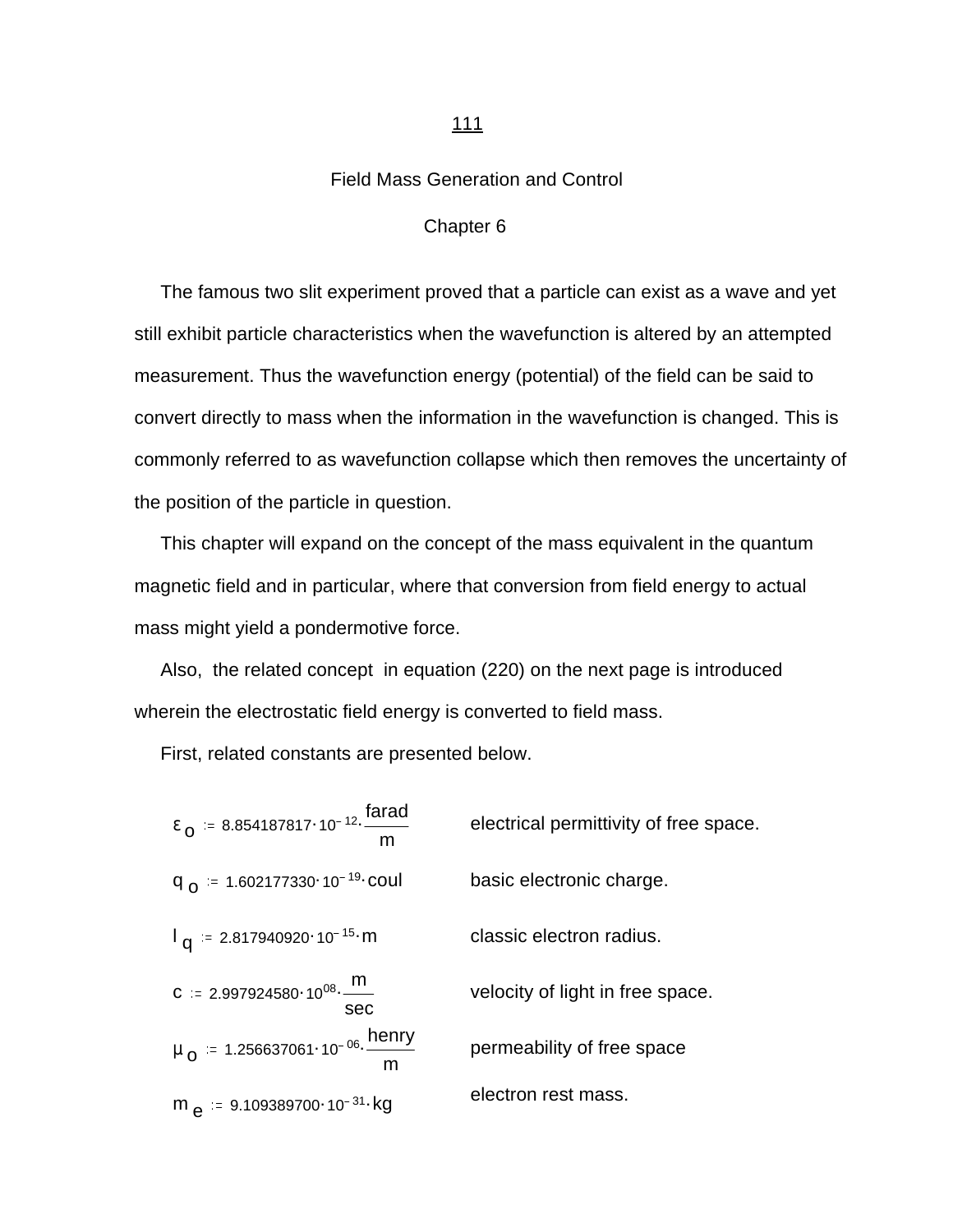Then the quantum electron electrostatic field energy is given as;

(220) E field = 
$$
\frac{q_0^2}{4 \pi \epsilon_0! q}
$$
 or, E field = 8.187111160863·10<sup>-14</sup> ·joule

The quantum electron field mass may be determined by dividing its electrostatic field energy by the speed of light squared, or;

(221) 
$$
M_{\text{field}} = \frac{E_{\text{field}}}{c^2}
$$
 or,  $M_{\text{field}} = 9.109389692051423 \cdot 10^{-31} \cdot \text{kg}$ 

This is exactly equivalent to an expression involving the magnetic permeability of free space instead of the electric permittivity of free space. This is shown below as;

(222) 
$$
M'_{field} = \frac{\mu_0 \cdot q_0^2}{4 \cdot \pi \cdot l_q} \quad or, \quad M'_{field} = 9.109389688253174 \cdot 10^{-31} \cdot kg
$$

 Field mass is proportionally related to the magnetic field energy and if the magnetic field is in motion or flux, the field mass will follow proportionally to the magnitude of the field energy and thus be interpreted as an increase in magnetic flux. This field mass is basic to the electrogravitational field mass expression wherein mass = energy, or;

$$
V_{LM} = 8.542454612 \cdot 10^{-02} \cdot \frac{m}{sec}
$$
 and,  $m_e \cdot V_{LM}^2 = 6.647443298246635 \cdot 10^{-33} \cdot joule$ 

then,

(223) M gravfield = 
$$
\frac{m e^{V} L M^2}{c^2}
$$
  
or, M gravfield = 7.396278158407368·10<sup>-50</sup> · kg

Once created, it may exist for all time as a least mass energy state and be additive over accumulated time. (Possibly an explanation of **cold dark matter**.)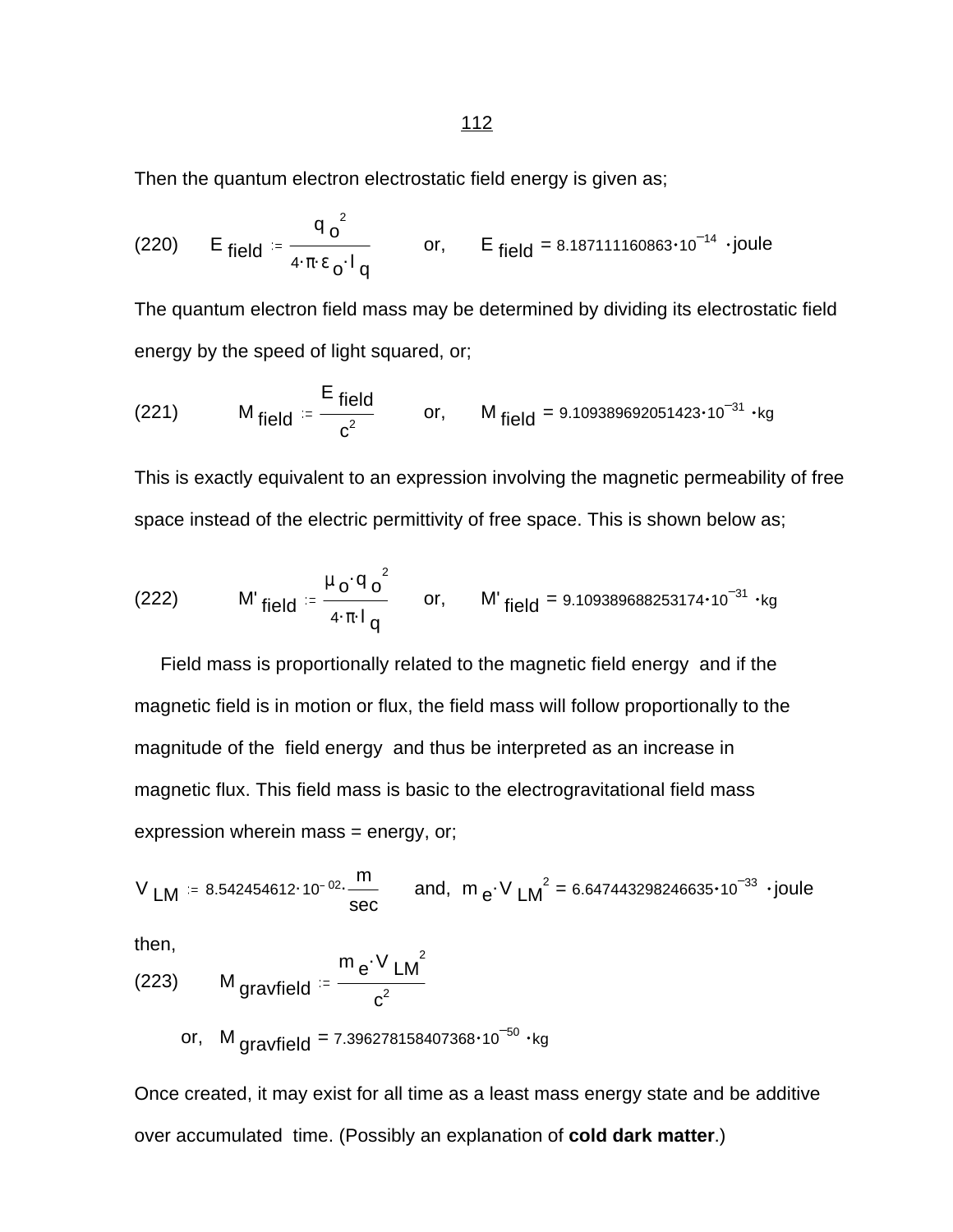The above analysis of electric field energy having a component magnetic field mass can be developed into a force field by moving the mass in some direction by allowing that field mass to acquire a rotational  $(V_{LM})$  as well as vectored (V) velocity. The following equation will illustrate this concept.

(224) F field = 
$$
\frac{M' \text{ field} \cdot V \text{ L}M^2}{I_q} \text{ or,}
$$

then, F  $_{\text{field}}$  = 2.358971844475206 $\cdot$ 10<sup>-18</sup> · newton

 This quantum result can be expanded to include multiple field mass units and higher velocities.

$$
Let \tV := 1.10^6 \cdot \frac{m}{sec}
$$

(This velocity would be the velocity of an electric field generated along a surface and the co-generated magnetic field-mass would travel with it which generates a real force field.)

(225) 
$$
F'_{field} = \frac{M'_{field} \cdot V_{LM} \cdot V}{I_q}
$$

Then,  $F'_{field} = 2.761468397106195 \cdot 10^{-11}$  newton

 Now let the field mass become influenced by the relativistic mass increase due to the force field approaching the velocity of light.

Let V' = .9999999999999999999 c Then,

(226) M" field 
$$
= M'
$$
 field  $\left(1 - \frac{V'^2}{c^2}\right)^{-\frac{1}{2}}$  or, M" field = 4.991413379158592·10<sup>-23</sup> · kg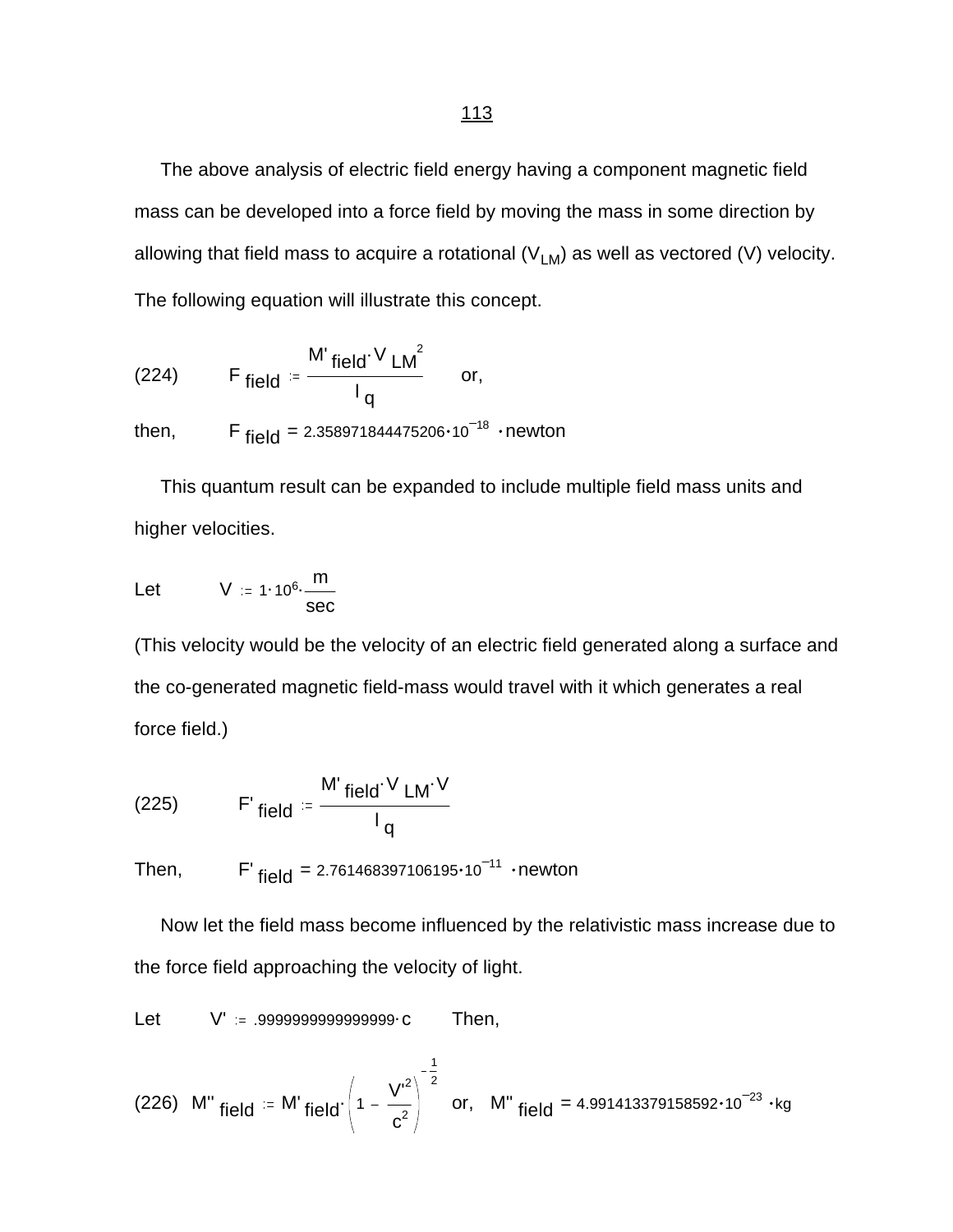(227) 
$$
F_{\text{RelField}} = \frac{M'' \text{ field} \cdot V \text{ LM} \cdot V}{I_q}
$$
\nor,  
\n
$$
F_{\text{RelField}} = 1.513123356794571 \cdot 10^{-3} \cdot \text{newton}
$$
\nwhere,  
\n
$$
\frac{F_{\text{RelField}}}{F_{\text{field}}} = 6.414334110592964 \cdot 10^{14}
$$

 This is a very large increase in force field units accomplished just by creating a switched series of point-charges across an insulated surface and that force field would keep on going after the electrostatic field race was terminated.

 The electrogravitational field can be manipulated directly by the above force-field process since the components of the gravitational field are each special forms of the force field presented above.

First let the radius of interaction be set below as:

$$
r_{n1} = 5.291772490 \cdot 10^{-11} \cdot m
$$
 Then;

(228) F gravfield = M' field 
$$
\frac{V}{r_{n1}} \mu_0 \cdot M'
$$
 field  $\frac{V}{r_{n1}}$ 

or for the quantum electrogravitational expression at the Bohr radius of Hydrogen,

$$
F_{gravfield} = 1.982973075196837 \cdot 10^{-50} \cdot newton^2 \cdot \frac{henry}{m}
$$

then substituting the expression for the relativistic force-field above;

(229) Fred gravfield = M' field 
$$
\frac{V L M^2}{r_{n1}} \mu_0 \frac{M'' \text{ field'} V L M'V}{r_{n1}}
$$

or, Frel  $_{\rm{gravfield}}$  = 1.271945183662249 $\cdot$ 10 $^{-35}$   $\cdot$ newton $^{2} \cdot \frac{\rm{henny}}{\rm{m}}$ m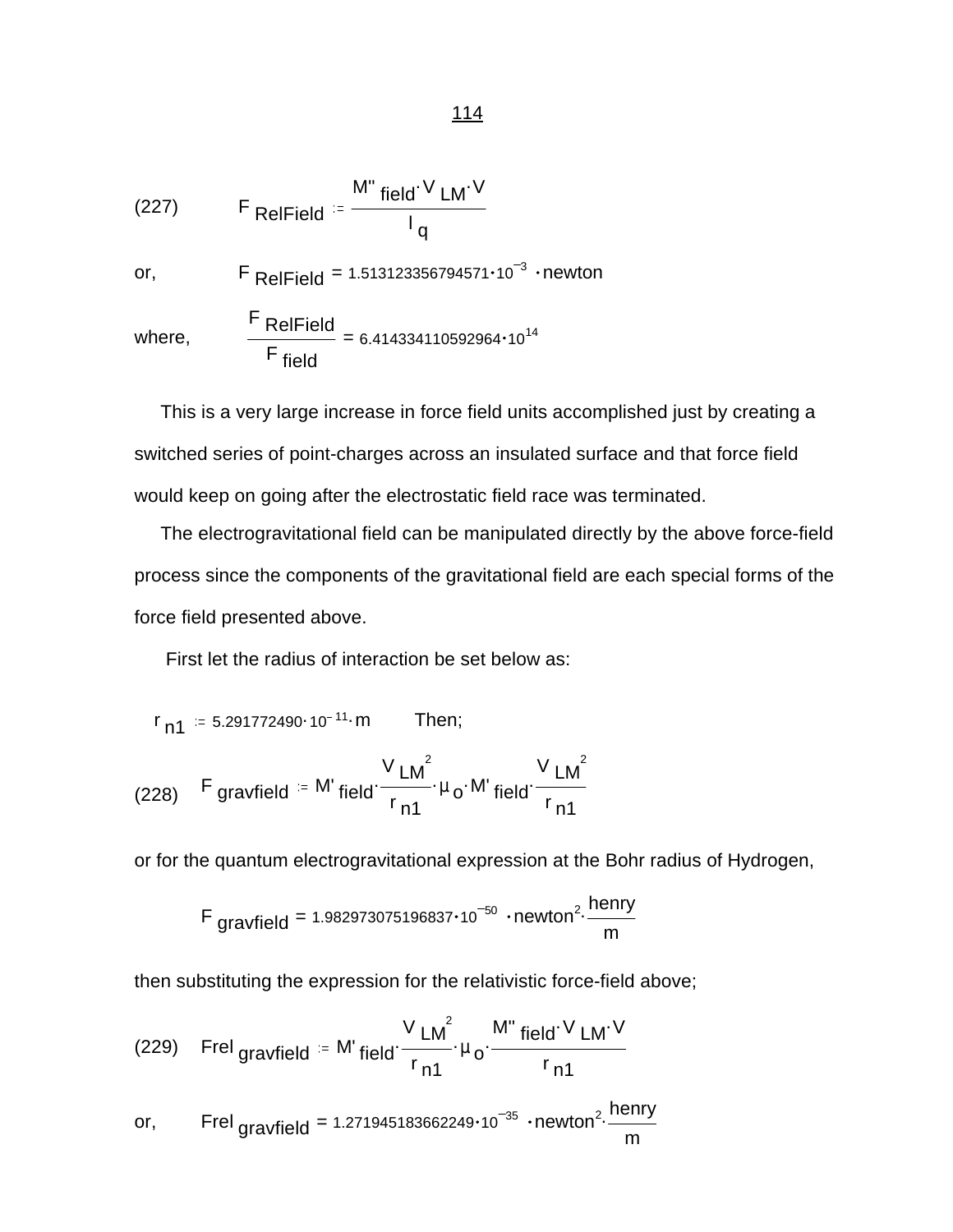If the number of equivalent mass units are increased by boosting the number of charge units creating the force-field then the force field becomes quite large indeed. For instance a current of 1 amp would correspond to a multiplying factor of 1/q<sub>o</sub>.

 The concept of charge-points being switched on can be extended to a design wherein the charge-points form a helix that has the distance between the chargepoints equal to the fundamental quantum electrogravitational wavelength  $\lambda_{LM}$ , the distance between the helix turns would be equal to the radius of  $\lambda_{LM}$  and the general shape and length of the helix determined so as to allow for focusing the force field at a required point, (possibly a target), if necessary. (The helix turn radius becoming smaller with increasing helix length so as to allow the forward mass field momentum vector and the sideways mass field momentum vector to be brought to a beam of mass-field that would act directly on normal mass at some point distant. The action would be either one of repulsion or attraction according to the rotating phase in the beam in relation to the pulse rate of the switched E field that generates the mass-field beam. The degree of impact on the target would depend on the rise time of the switching pulse which is the same as saying the amount of step energy in each pulse of the mass-field beam. The quantum field-mass wavelength is defined below which is also the quantum electrogravitational wavelength.

Let Planks constant be stated:  $h = 6.626075500 \cdot 10^{-34}$  joule sec

Then,

(230) 
$$
\lambda_{LM} = \frac{h}{M_{field} \cdot V_{LM}}
$$
 or,  $\lambda_{LM} = 8.514995423692462 \cdot 10^{-3} \cdot m$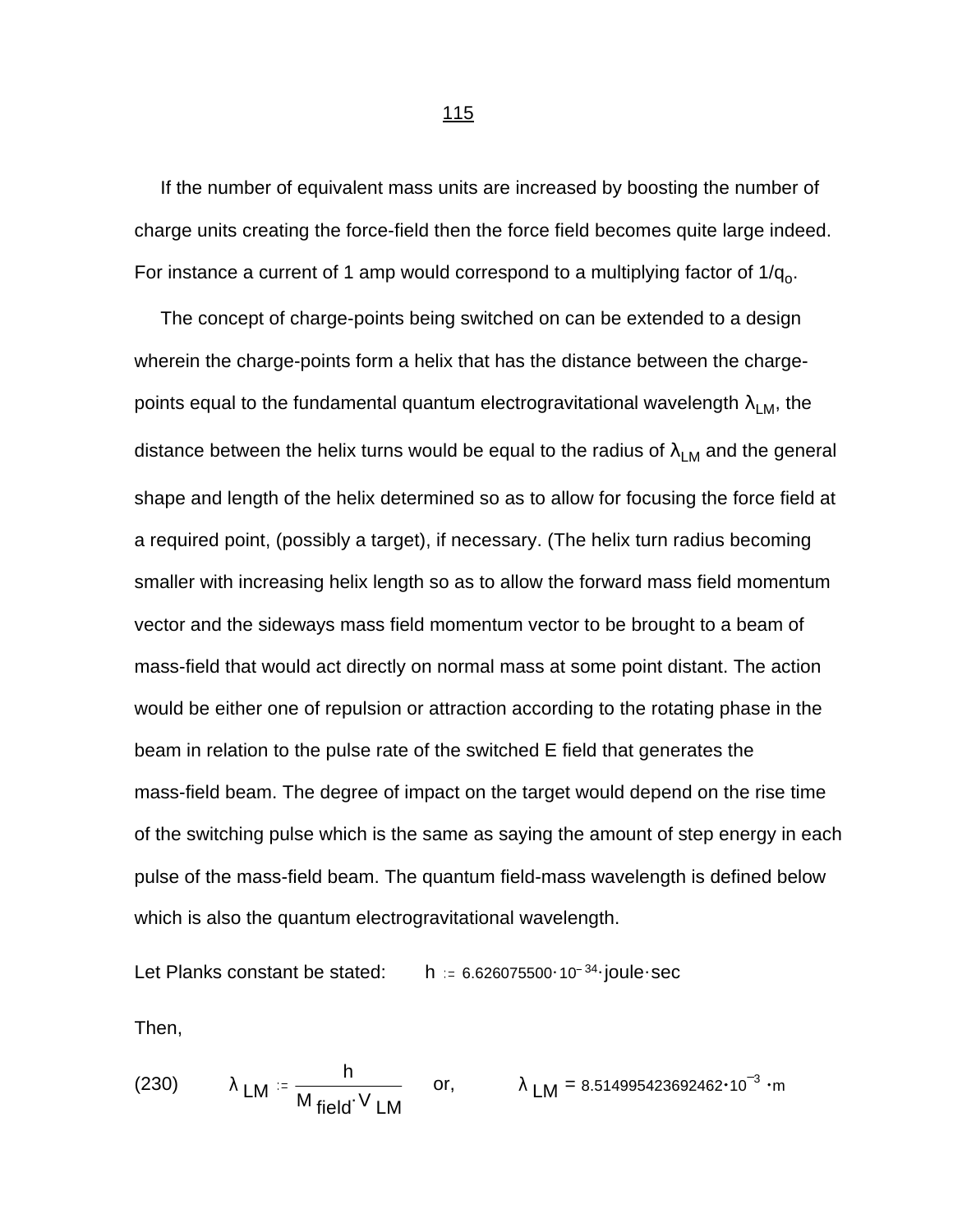An ideal shape for controlling and generating the mass-field beam would be the shape common to many UFO shapes such as two Petri dishes joined at the edges to form a closed paraboloid surface. Then a computer controlled multiplexed switching system would energize surface dots in such a manner as to create not only helix patterns that would run from the outside edge towards the center but any pattern that was useful for whatever purpose. Thus not only would a form of swept or fixed focused electrogravitational propulsion be possible but tractor or repulsion beams could also be formed interspersed with the timing of the normal propulsion beam.

 The surface of the craft would not be a conductor but a surface covered with conductive dots that would be spaced from each other the proper electrogravitational wavelength and of the proper square dimension each where each side of the square dot would correspond to the radius associated with the normal electrogravitational wavelength. Each dot would become electrically charged in its turn and then switched off at the proper time to accomplish the proper focusing of the mass-field beam.

 The mass-field has the vectored direction realized by the contribution of the helix forward pattern velocity and the pattern radial velocity as well as the local system velocity relative to another system at rest in an inertial frame of reference.

 Further consideration of field mass generation concerns the concept of translation of electrogravitational energy gained by a fall through the electrogravitational force field and that there exists the possibility of a latency involving the conversion of the kinetic energy gained by that fall to a rotational gain in energy corresponding to a time lapse equal to  $t_{LM}$  or the quantum electrogravitational period related to the inverse of the quantum electrogravitational frequency  $f_{LM}$ . The frequency and time are constructed in equation (231) below.

116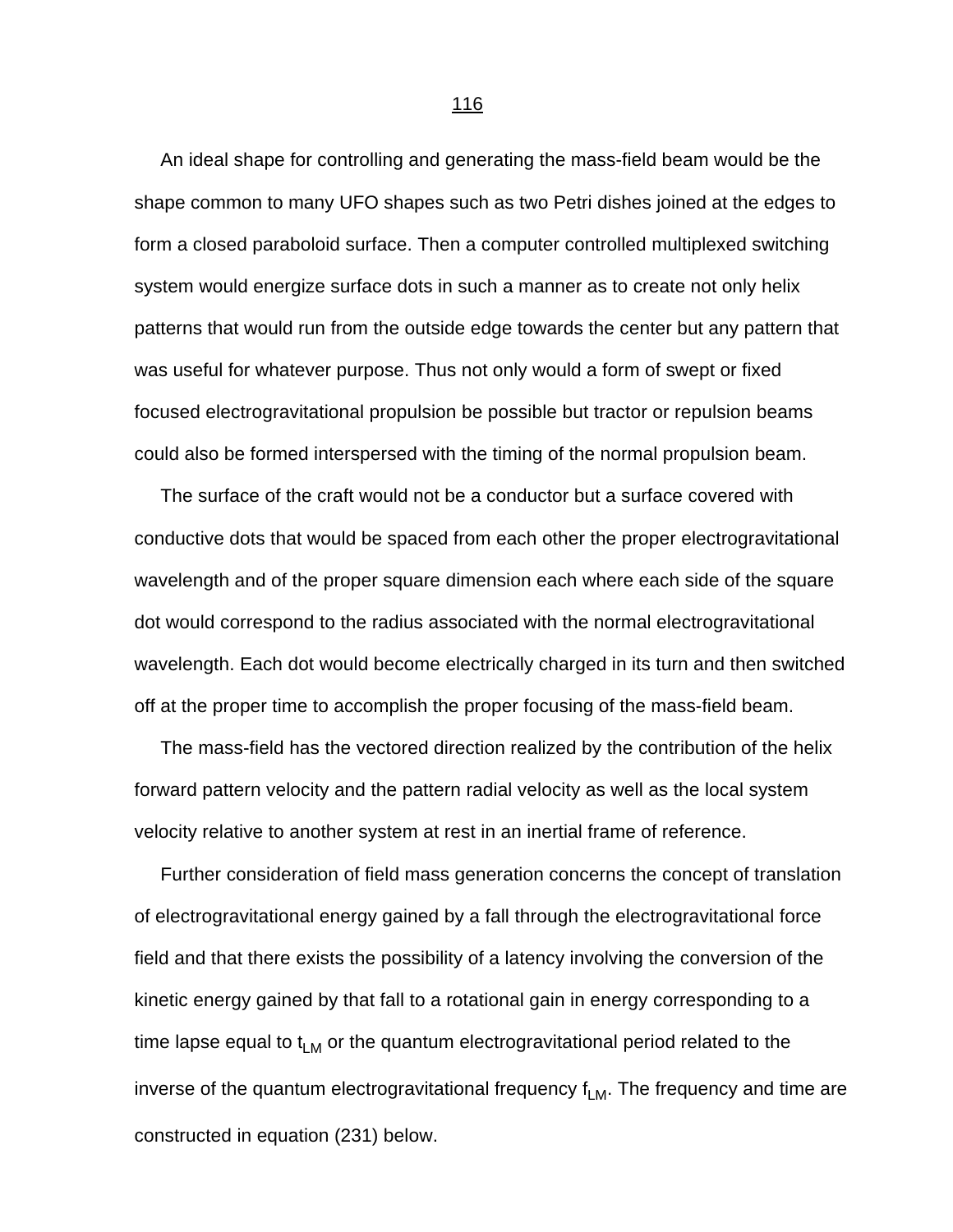(231) 
$$
f_{LM} = \frac{M_{field} \cdot V_{LM}^2}{h}
$$
 or,  $f_{LM} = 10.03224803648295 \cdot Hz$   
\n $t_{LM} = \frac{1}{f_{LM}}$  or,  $t_{LM} = 0.099678556228218 \cdot sec$ 

 This energy conversion latency of linear to rotational inertia has been demonstrated by this author in an experiment recently performed. It can be postulated that any step change of energy may be converted to a probabilistic form of energy distribution involving a conversion of linear to rotational motion where as in the case of atomic fission, the final conversion result may be radiation at chance levels accompanied by rotation energies wherein the sum of the two equal the original energy step function.

 Some of the radiation may induce rotational inertial forces in neighboring particles and at high enough levels, space-time itself may collapse in the direction of the main energy step location due to the relativistic velocities associated with adjacent particle participation in the main energy step function. This relativistic space-time compression due to a sudden increase of local mass-field was examined in the previous relativistic field equations (97) and (98) on pages 44 and 45.

 If the rate of change of energy is fast enough as in a nearly ideal step function the impulse function generated is equivalent to a large change in mass which will start the relativistic increase in mass with the corresponding increase in implied velocity increase which further causes a reduction in the inertial radius which causes an increase in the apparent relative velocity, and so on. If strong enough initially, the impulse would cause the mass-field to go into imaginary space since the implied velocity would exceed the velocity of light and the craft that was generating the